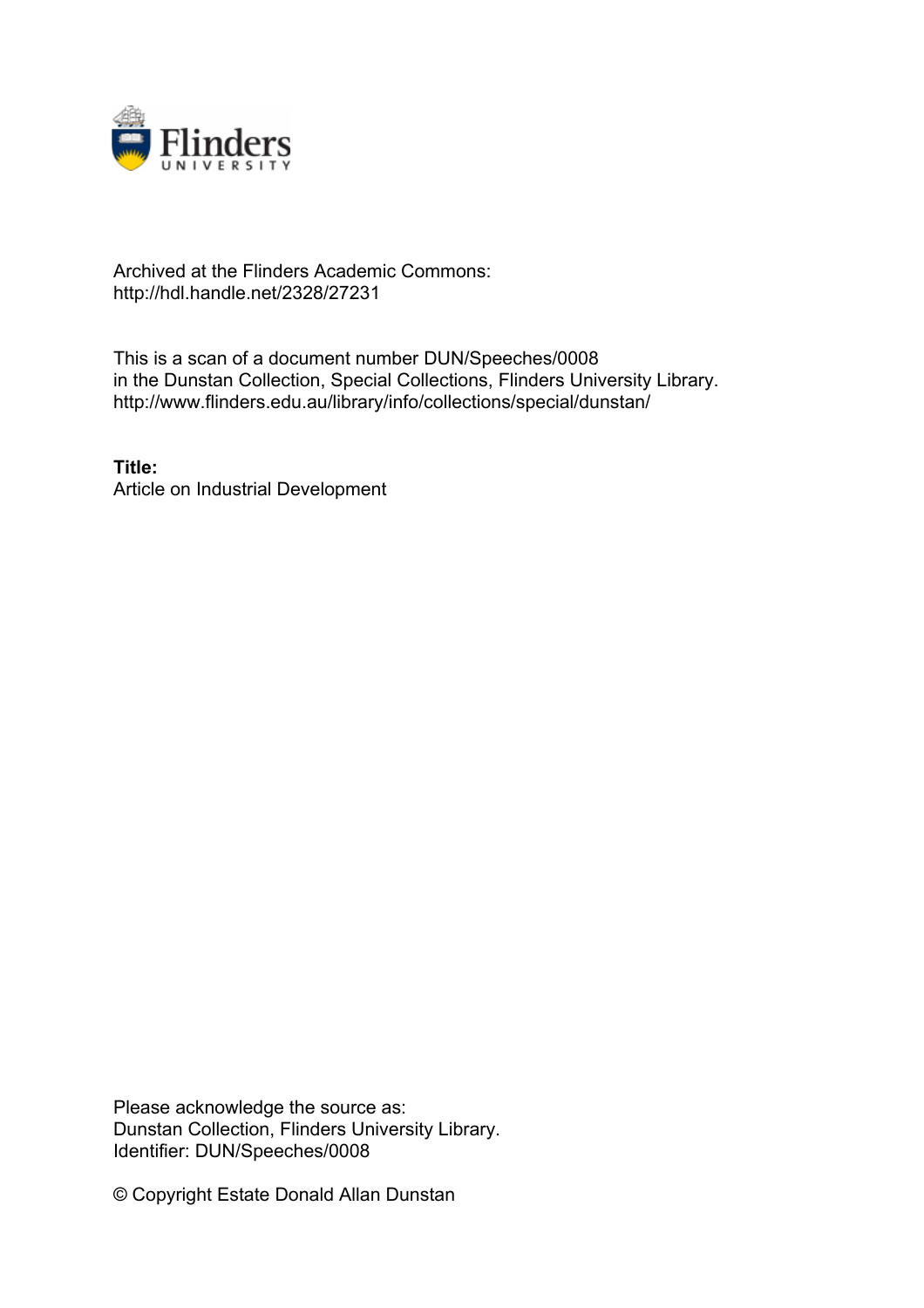South Australia is not only Australia's "Contral Stato", but probably its most centralised state. With nearly 70% of **its mid 1970 population of 1,165,000 living in and around Adelaide, this is a ratio of concentration higher than exists in any other state.** 

Comme Re

**Stimulated by the centralisation of population in Adelaide, South Australia, which .was a subdued, mainly rural state before World War II has become a major industrial centre within Australia.** 

**Our main problems are thus urban problems and industrial problems. Rural industry still makes important contributions to our xrell-being however,** 

**Ue more than hold our own in sheep and wheat growinj and dominate in barley and vine growing, and sorao other fruits. But these rural industries, in both South Australia and other**  states, tend to occupy less than 10% of our work force and produce less than 10% of the value of our national production. **Their contribution to exports is of course still crucial, but**  is being closely challenged by the surge into minerals.

**I will mention some of the good news on the State's nincral front a little lateri** 

**Most of my attention as Director of Industrial Promotion is focused on manufacturing industry and, perhaps unfortunately, aanufacturing industry within the Creator Metropolitan Aroa.** 

**The existence here of a market approximating 800,000 people makes it almost impossible to decentralise industry unless thoro exists a valuable resource whose site determines the location of the industry. An example of decentralisation is the location of**  saw milling and particle board manufacture near the South East forests which provide 37% of Australia's softwood production.

 $12...$ 

 $\mathcal{L}_{\mathcal{L}}$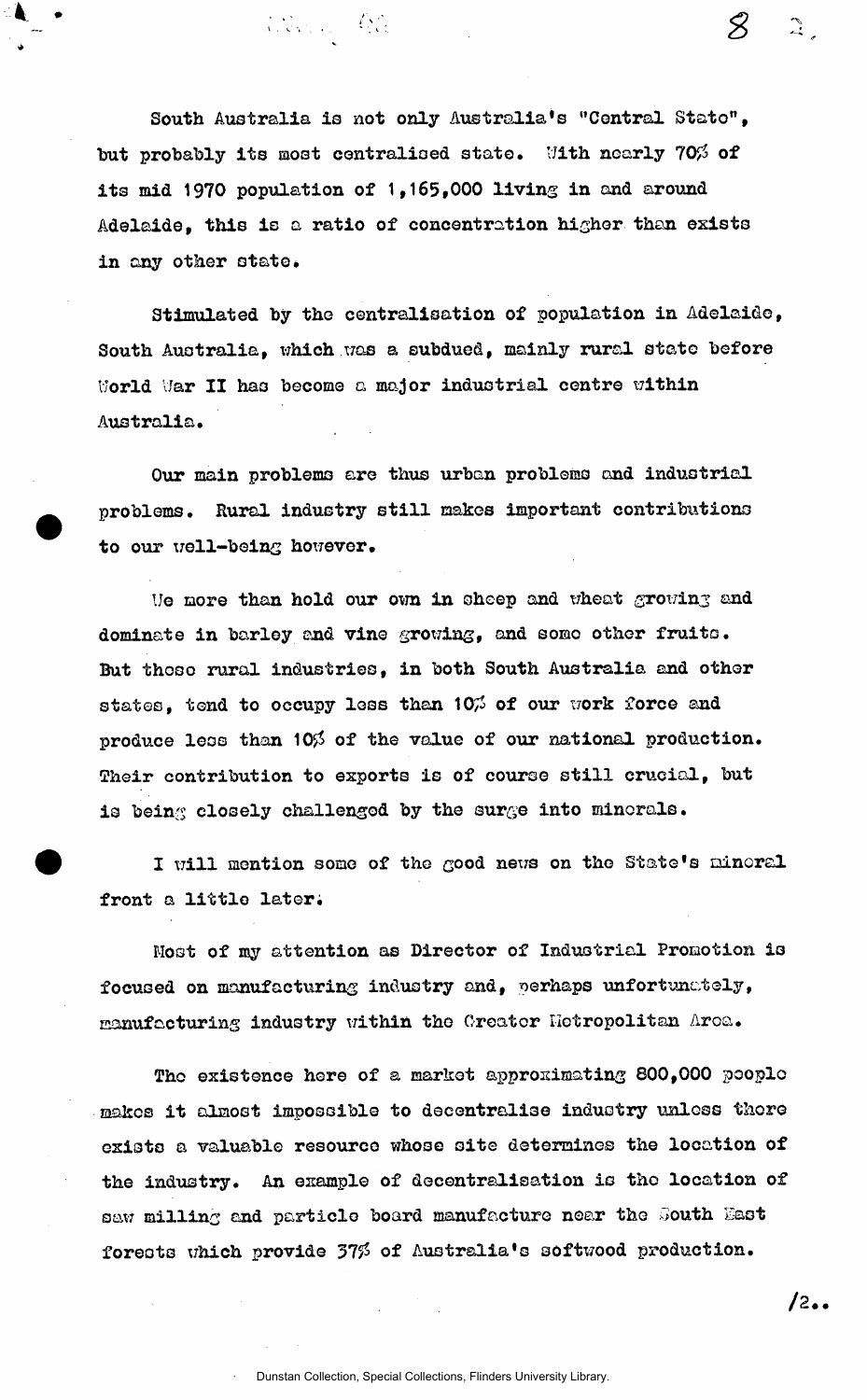**Similarly, tuna production in Australia is dominated by this state and is located at Port Lincoln. Other examples that readily spring to mind are the mineral processing activities at Whyalla and Port Pirie, and fruit processing on the Upper Murray.** 

**But as you are all aware, the hulk of South Australia's manufacturing activity is located in Adelaide. Sixty percent**  of the manufacturing work force is employed in the engineering **sector. Uithin this engineering field, the manufacture of motor vehicles is most important and General Motors-Holden•s and Chrysler together employed in the middle of this year about one of every seven in the manufacturing uork force in South Australia. In the homo appliance sector, a further substantial percentage of the manufacturing uork force is engaged.** 

**Thus, much of our manufacturing uork force is involved directly in one or other of these sectors - not forgetting that, of the balance, many industries are ancillary to, or service the consumer durable sector.** 

*For* **the firms producing consumer goods for the national**  market often 80% to 90% of their final product is sold interstate. **It is obvious, therefore, that any fall in consumer expenditure uithin Australia will have serious implications for this State's oconomy. In 1956 to some extent but more markedly in 1961-62 and 1966-67 restrictive Fedoral economic policies (both fiscal and/or monetary) reduced the level of consumer spending in the eastern States. This brought about a sharp decline in employment opportunities in South Australia, which had secondary adverse affects through cutting the inflow of migrants and reducing business confidence.** 

 $-2-$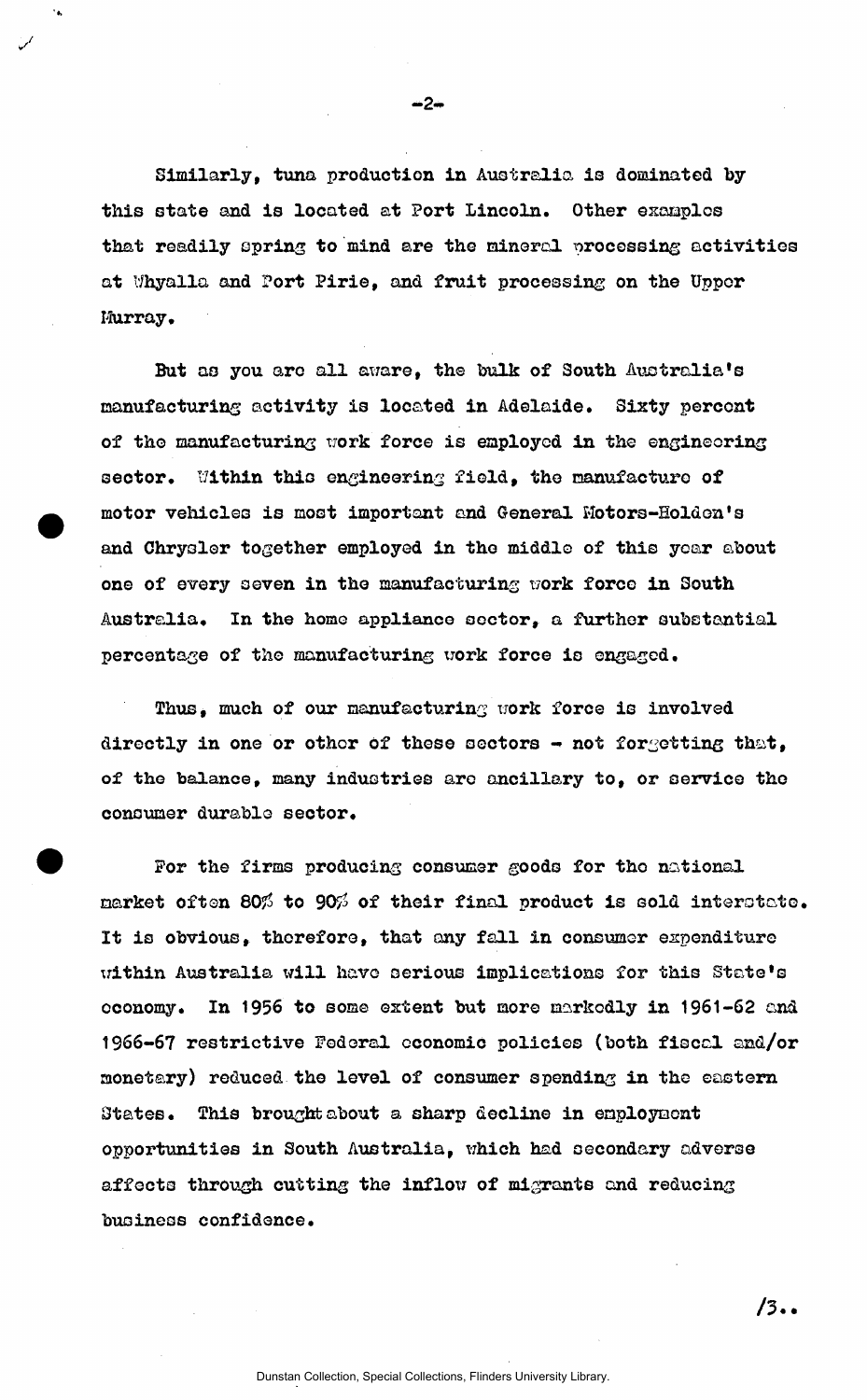**It is thus clear that the most basic problem confronting this**  State is how to develop suff cient diversity in our industrial **base so that it can be less exposed to the effect of fluctuations**  in interstate consumer demand.

**South Australia is deficient in certain important manufacturing areas. b'e have concluded this after an analysis of what we buy in the State, against what is produced here. Specific industrial gaps include the petro-chemical industries, textile and clothing industries and certain food processing industries.** 

**Having defined the problem, what measures should be implemented or fostered, by a South Australian Government to fill the gaps in our industrial base? Any diversification programme for Soxith Australia needs to reflect the skilled nature of its work force and try to encourage industries with growth prospects - particularly those using the newer technologies.** 

**Already South Australia has a firm foundation on which to base this diversification programme. It includes the Weapons Research Establishment, the Australian Mineral Development Laboratories (AMDEL) and the world renowned Institute of Hedical and Vetinary Science. South Australia also has major branches of the C.S.I.R.O., while its research units in the State's two universities provide a solid base for the development of new**  technologies.

**In addition to these advanced government and semi-government agencies a variety of sophisticated industries operate in South Australia. Companies such as Philips, Texas Instruments, I.C.I, and International Computers have chosen this State as the main centre of their operations. Local enterprise has been significant with recent developments being undertaken by Sola International, in the manufacture of optical products and equipment; Paton Industries, in the field of scientific equipment; and by Hovergem and Taylorcraft in the production of hovercraft.**  Dunstan Collection, Special Collections, Flinders University Library.

/4..

-3-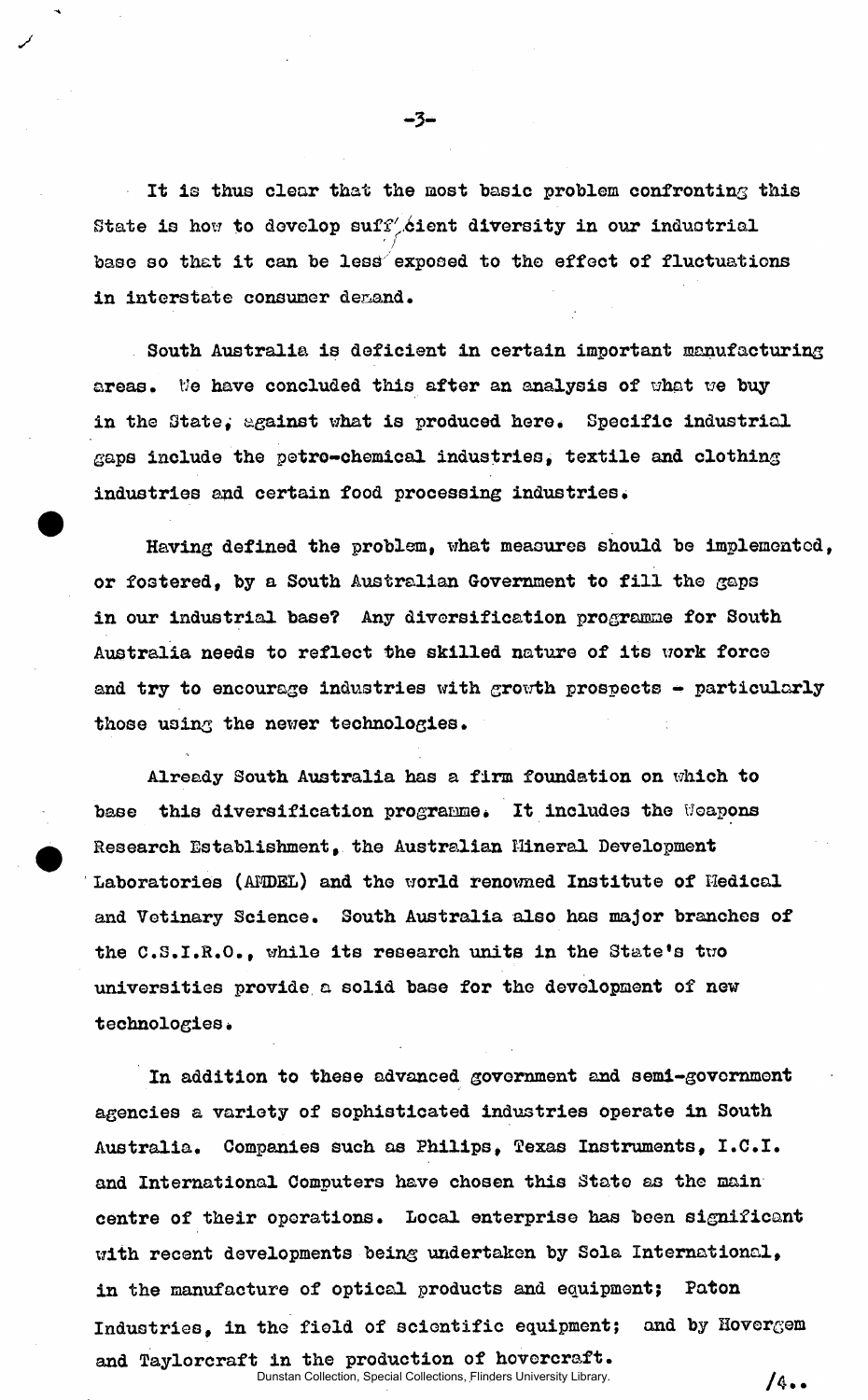**Among the range of Research Centres in South Australia, one of growing importance as a result of the mining boom is AIDED. Established in Adelaide ten years ago, AI-IDBL is Australia's leading mining contract research and technical consultancy organisation.** 

 $-4-$ 

**A development also ofconsiderable importance to the Australian mining industry is the Australian Mineral's Foundation. The establishment of this Institute in Adelaide in the near future will provide a centre where the additional training needed by graduate scientists and engineers to enable them to meet the growing technological demands of the mineral and petroleum industries, can be given.** 

o

**Two investment institutions aro to be formed which will assist in the broadening and strengthening of the industrial**  base. The government has begun a trade drive from Singapore **and Djakarta north to Japan.** 

**It is now obvious that the future strength of Australia as an industrial nation will be derived less from historical and emotional links with Britain, and expedient ties \\*ith the United States, and more from developments in our own Asian region.** 

**Trade agencies have been opened in Hong Kong and Singapore. Another will be established in Djakarta and a State government trade and development officer will be appointed to service the whole region. A development officor will also operate out of the South Australian Agent General's office in London and will**  service Europe and North America. The government sees the main **work of these agencies and officers as being -**

- **(1) the encouragement of trading relations,**
- **(2) the special promotion of South Australian products, and**
- **(3) securing investment for the State.**

 $/5.$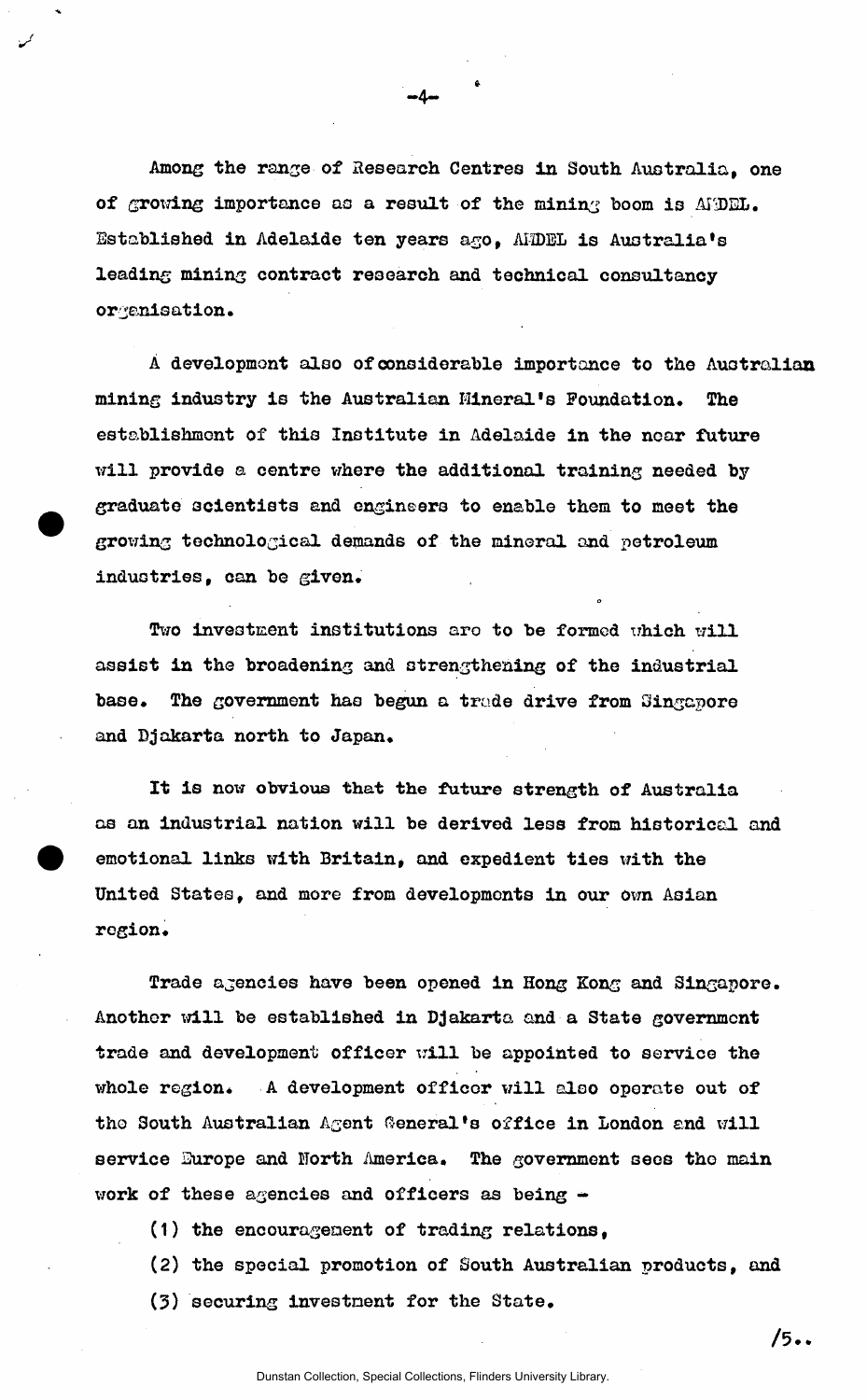**I have mentioned investment because I believe that opportunities for investment in South Australia are very real. The advantages**  accruing to a firm establishing in this state are numerous.

⊕5

**Low priced industrial land near Adelaide is readily available, and attractive sites are also available at many country centres. The cost of building in South Australia is also low and factories may be constructed by the South Australian Housing Trust on a purchase or lease basis. Costs of water, sewerage, electricity and gas are competitive with other States. Adelaide has, as yet, no transportation or smog problems. South Australia's ideal Mediterranean climate is also an advantage to the industrialist. Warm summers, mild winters, very low humidity and high sunshine readings combine to make our climate conducive to high work productivity.** 

Although South Australia has over 9% of Australia's total **work force our share of days lost through industrial disputes**  averaged only 4% over the last five years.

**Despite a lower wage structure, a lower cost level enables a standard of living equal to other parts of Australia to be enjoyed in this state. The high levels of car ownership, home ownership, and savings bank deposits are indicators of this well-tfifcg.** 

**These advantages, and others that I have not mentioned, have meant the development of not only new industries, but the expansion of industries which have played a vital role in South Australia's past growth. Let us now look more closely at developments on the established manufacturing front.** 

**G.H.H. has announced plans to expand its Elisabeth plant at a cost of \$8,7 million. This expansion will mean the establishment of a \$3.7 million motor body hardware facility and the extension of the metal stamping plant at a cost of 35 million.** 

**/c**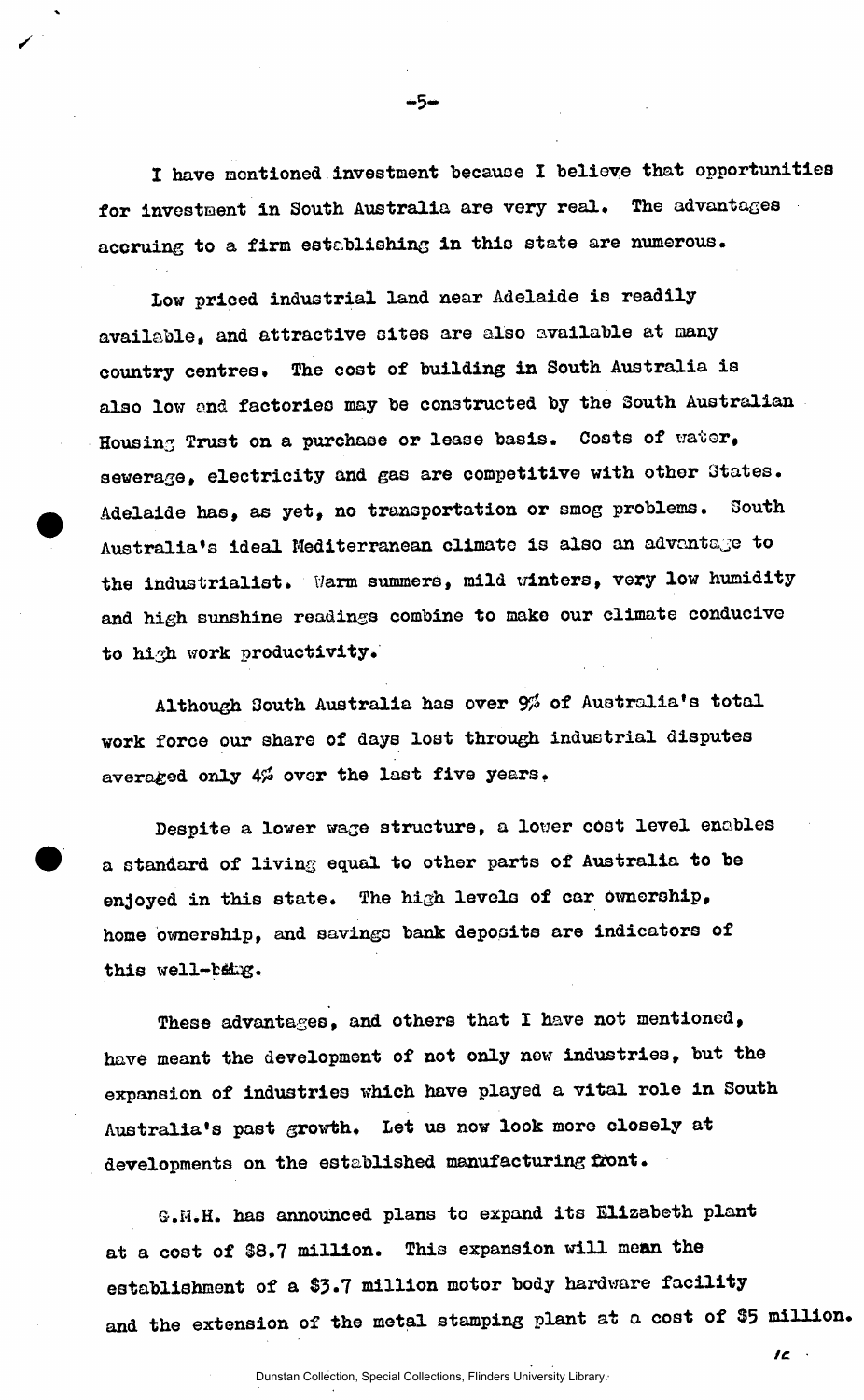During the year C.H.H.'s new \$12.5 million automatic transmission **plant at Uoodville was opened.** 

 $-6-$ 

**Another projoct announced this year was tho expansion of the APCEL pulp and paper mill near Ilillicont and forests operated by the South Australian government in the area arc to bo expanded.** 

**Other developments of importance include tho establishment in Adelaide of a joint company by Uilkins and Ilitchell Ltd., and**  Johns and **Maygood Perry Engineering Ltd.**, to design and make **machine tools including mechanical and hydraulic presses, the establishment at Bliaaboth of a 81 million self-adhesive industry by Fasson of the Netherlands, a subsidiary of the United states company, Avery Products Corporation, and the further establishment of a \$5 million upholstery fabrics factory at Salisbury.** 

The 3.H.P. Co. Ltd. at Whyalla, continues to invest in **improving its Whyalla steel and shipbuilding facilities and its transport of oteel products will be assisted by tho 08 million rail link betvoon l/hyalla and Port Augusta, which io to bo commenced shortly.** 

**Another regional dovelopmont of economic importance has boen the now frosen vegetable processing plants for the South East**  the Pict Ltd. plant at Millicent is already operating and Associated Products and Distribution Pty. Ltd. are building a **factory in Hount Gambler.** 

**Progress in South Australia has not been confined to industrial development. As a result of significant discoveries of ore bodies over the pact few years new mining enterprises**  are under way for copper at Kanmantoo, Burra and Hount Gunson, and now at Beltana for lead and zinc. Petroleum exploration is **running at record levels in this State with some** *30* **wells scheduled, involving an expenditure exceeding 015 million. The recent** 

 $I_{\text{F2}}$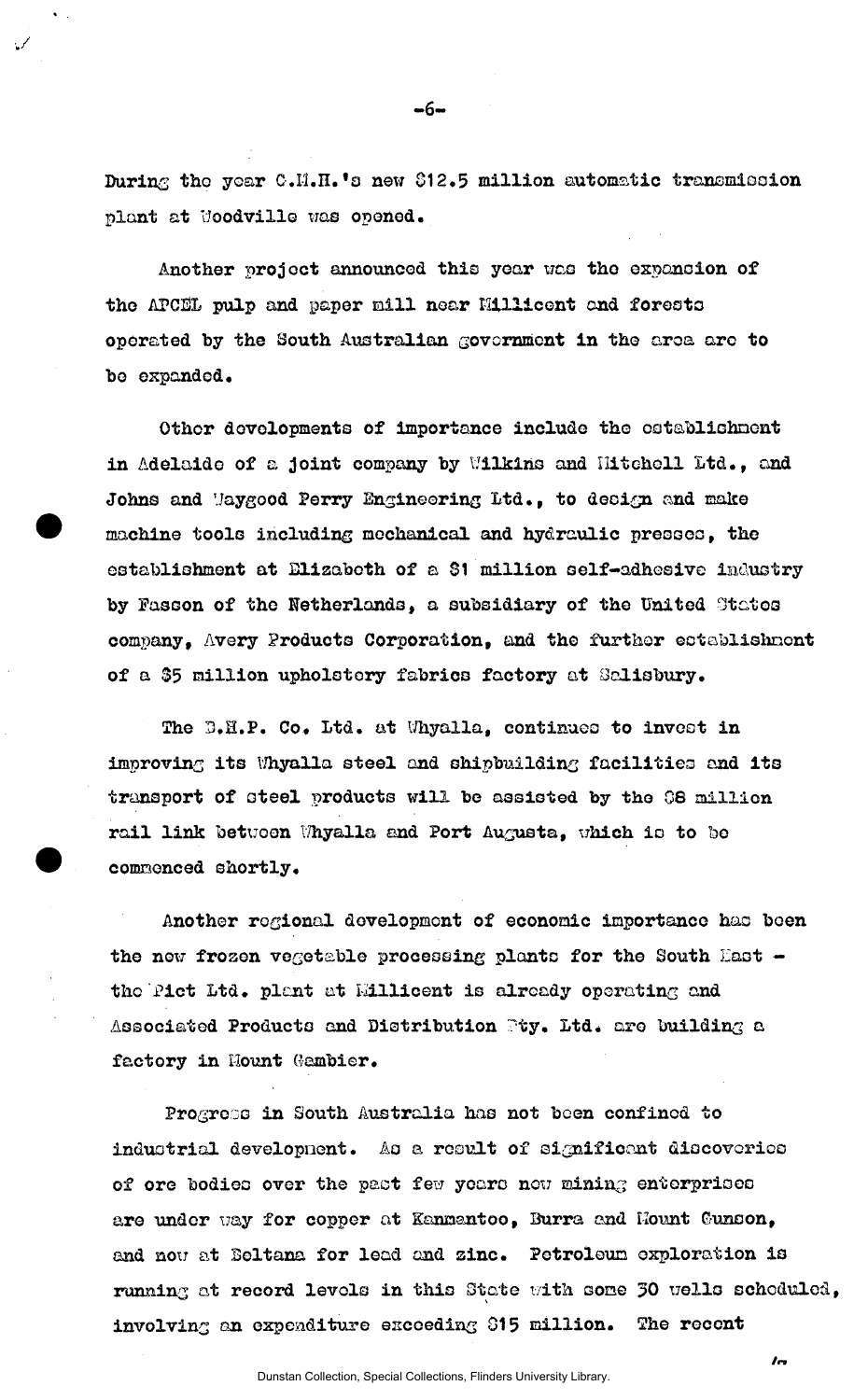**discovery of oil in the Cooper Basin in the North-East of the State marks a break through in exploration.** 

--7⊷

**The introduction of natural gas, uith the opening of the pipeline from Gidgealpa-Moomba to Adelaide, marks a new era in industrial growth in this State, Further discoveries of natural gas have been made in the same area and there is a strong possibility that our natural gas may be marketed in New South Wales.** 

**The building industry hac been a strong contributor to the growth in the State's economy over the past year. Total approvals for new business premises, offices, shops, factories etc, reached \$52,6 million in the 12 months to September 1970,**  (39% above the year before.) Of this total \$22<sup>1</sup> million have **been approved in the last 4 months. New dwelling approvals have also risen rapidly to reach an annual rate of over 13,000 houses and flats, Provided finance can be obtained this represents a very satisfactory operating level for the building industry.** 

**Projects completed during the year include the \$24 million**  Royal Adelaide Hospital re-development, the A.N.2. Bank **building, the National Bank building, the B,P. House extension, K-marts at Kurralta Park, Ingle Farm and Firle and a \$10 million shopping complex at Tea Tree Gully which has the Myer Emporium as the key tenant.** 

**Work has commenced on the multi-storey Telecommunications**  Building in Waymouth Street. Other buildings announced include Ansett's multi-storey motel/office block and the State Courts **building, A further proposal now under way is the Uest Lakes Scheme which will redevelop the upper reaches of the Fort River at a cost of \$200 million. It commenced its first stage early this year.** 

 $/8.$